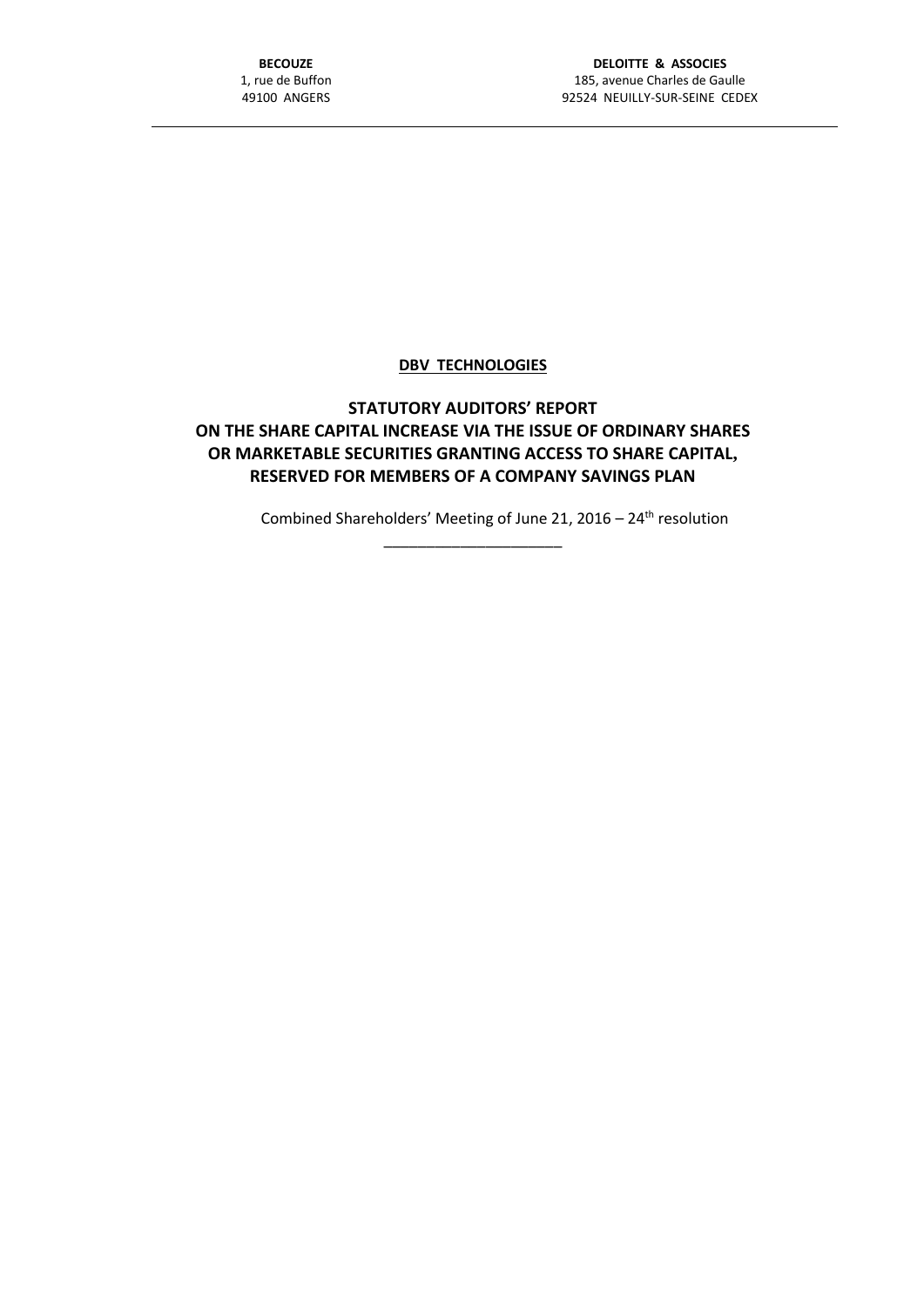# **DBV TECHNOLOGIES**

### Société Anonyme Headquarters: 177 - 181, avenue Pierre Brossolette 92120 MONTROUGE

\_\_\_\_\_\_\_\_\_\_\_\_\_\_\_

*This is a free translation into English of a report issued in the French language and is provided solely for the convenience of Englishspeaking readers. This report should be read in conjunction and construed in accordance with French law and professional auditing standards applicable in France.*

*Statutory auditors' report on the share capital increase via the issue of ordinary shares or marketable securities granting access to share capital, reserved for members of a company savings plan*

*Combined Shareholders' Meeting of June 21, 2016 – 24th resolution*

To the Shareholders,

In our capacity as Statutory Auditors of your Company and in accordance with the procedures set forth in Articles L. 228-92 and L. 225-135 *et seq.* of the French Commercial Code (*Code de Commerce*), we hereby report to you on the proposed delegation to the Board of Directors to decide on a share capital increase via the issue of ordinary shares or marketable securities granting access to equity securities to be issued by the Company, with cancellation of preferential subscription rights, reserved for members of one or more company or group savings plans set up by your Company and/or its French or foreign affiliates, a transaction on which you are asked to vote.

The total par value amount of the share capital increases likely to be carried out, immediately or in the future under this delegation, would be 2% of the share capital as of the date of the decision made by Board of Directors to perform this share capital increase.

Shareholders are asked to approve this share capital increase pursuant to Article L. 225-129-6 of the French Commercial Code and Articles L. 3332-18 *et seq.* of the French Labor Code (*Code du travail*).

Based on its report, your Board of Directors proposes that shareholders delegate to it, for a period of 26 months as of the date of this Shareholders' Meeting, the authority to decide on one or more issues and cancel your preferential subscription rights to the securities to be issued. Where necessary, the Board will set the final issue terms and conditions of this transaction.